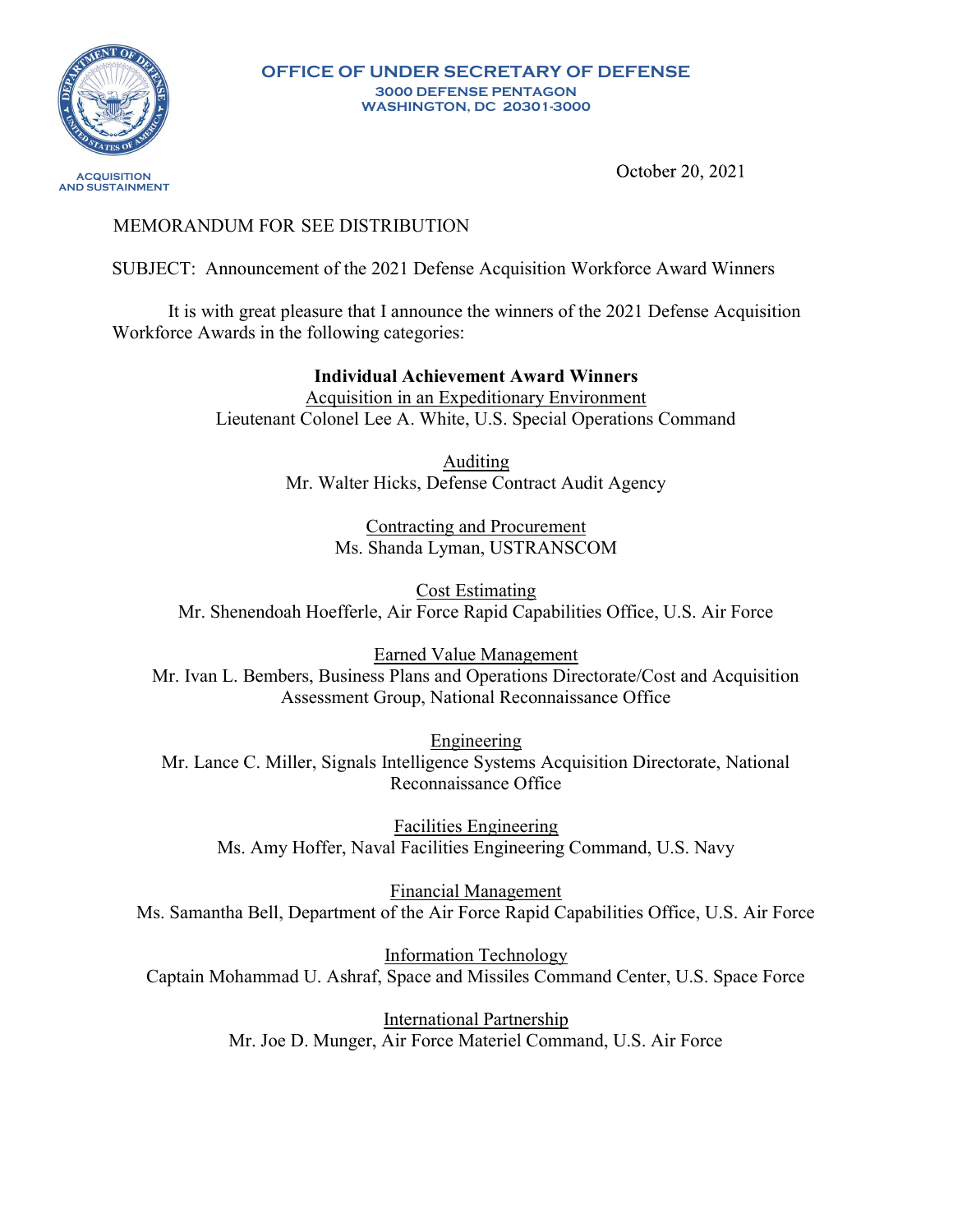Life Cycle Logistics Ms. Julie A. Glaser, Air Force Materiel Command, U.S. Air Force

Production, Quality, and Manufacturing Mr. Terry Hirst, Rock Island Arsenal Joint Manufacturing and Technology Center, U.S. Army

Program Management Lieutenant Colonel John T. Nuckols, JPEO for Chemical, Biological, Radiological, and Nuclear Defense, U.S. Army

> Requirements Management Mr. Monte Cox, U.S. Air Force

Science and Technology Manager Dr. Kevin Wingerd, JPEO for Chemical, Biological, Radiological, and Nuclear Defense, U.S. Army

Services Acquisition Ms. Amy L. Medlin, Special Operations Forces Acquisition, Technology and Logistics, USSOCOM

> Small Business Ms. Denise S. Baylor, Air Force Materiel Command, U.S. Air Force

Software Major Luke Leininger, HQ U.S. Special Operations Command, USSOCOM

Test and Evaluation Lieutenant Colonel Ephane Dubose, U.S. Special Operations Command, U.S. Air Force

Software Innovation Team Award Winner

Mission Command System/Common Operating Picture (MCS/COP), U.S. Special Operations Command, MacDill AFB, FL

Flexibility in Contracting Award Winner

JPEO for Chemical, Biological, Radiological, and Nuclear Defense, U.S. Army, Edgewood, MD

Workforce Development Innovation Award Winner (Large Organization) U.S. Army Communications-Electronics Command, Software Engineering Center,

APG, MD

Workforce Development Innovation Award Winner (Small Organization) United States Special Operations Command Special Operations Forces Acquisition, Technology and Logistics, MacDill AFB, FL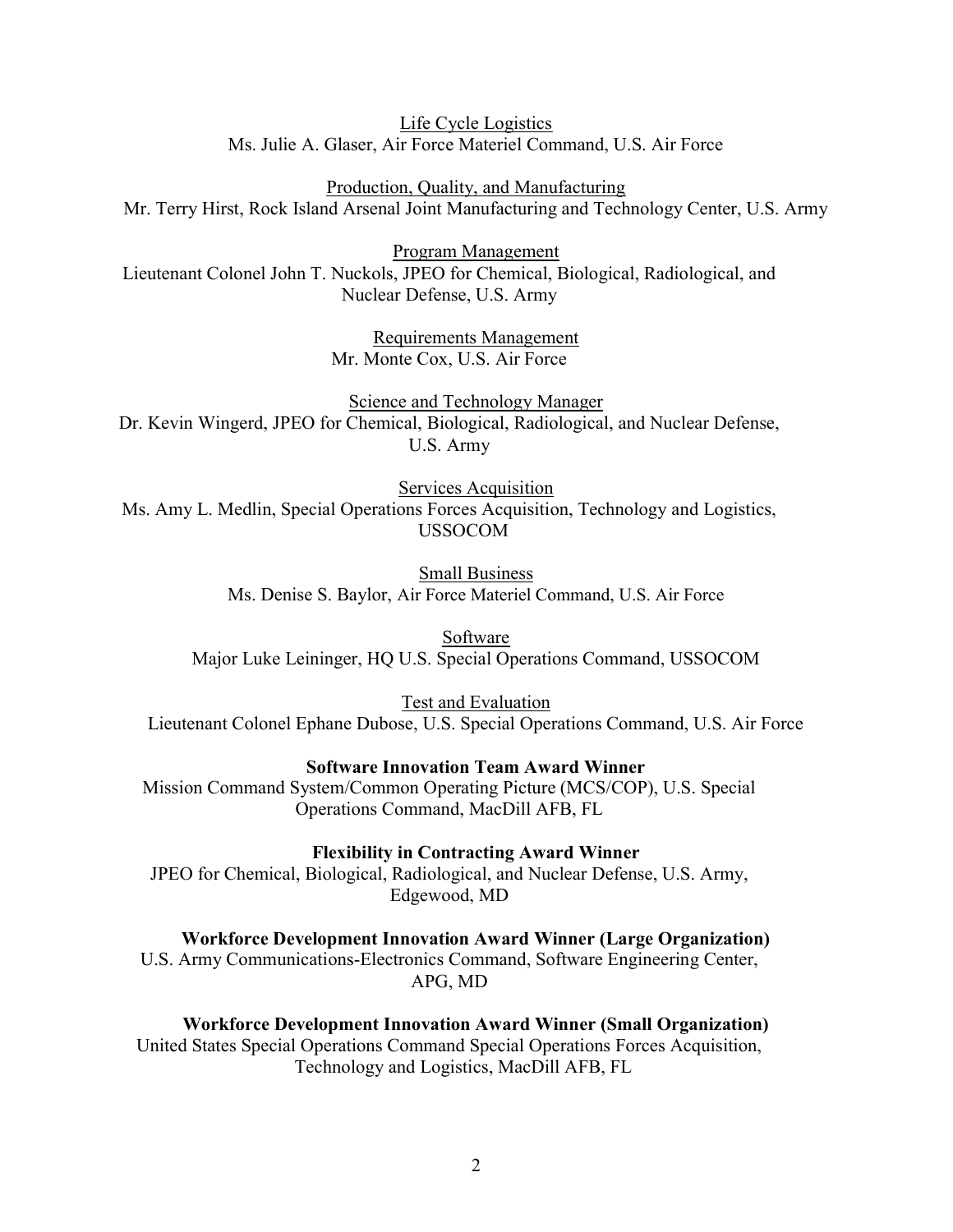### David Packard Excellence in Acquisition Award Winners

U.S. Army, Applied Cyber Technologies Team, PEO EIS, Fort Belvoir, VA

### U.S. Navy, COLUMBIA Program PMS 397, Washington, DC

## U.S. Air Force, COVID-19 USTRANSCOM JUON TC-0003 Response Team, Aberdeen Proving Ground, MD

U.S. Army, Operation Warp Speed and the JPEO CBRND Medical Repurposing Team, Warren, MI

## U.S. Air Force, Three-Dimensional Expeditionary Long-Range Radar (3DELRR), Hanscomb AFB, MA

Congratulations to our winners for their exemplary accomplishments. Winners will be announced through Defense News. I also look forward to recognizing each in the December 2021 virtual recognition ceremony. The Defense Acquisition University Office of Human Capital Initiatives will follow-up with components and winners with additional ceremony details.

 It is important that we continue to recognize the outstanding contributions of our Defense acquisition professionals who are critical in supporting our military and defending the nation.

KAUSNER.GREGO Digitally signed by<br>RY.MICHAEL.1026 AQUSNER.GREGORY.MICHAEL<br>551605 Date: 2021.10.20 17:00:53 -04'00'

Gregory M. Kausner Executive Director, International Cooperation Performing the Duties of Under Secretary of Defense for Acquisition and Sustainment